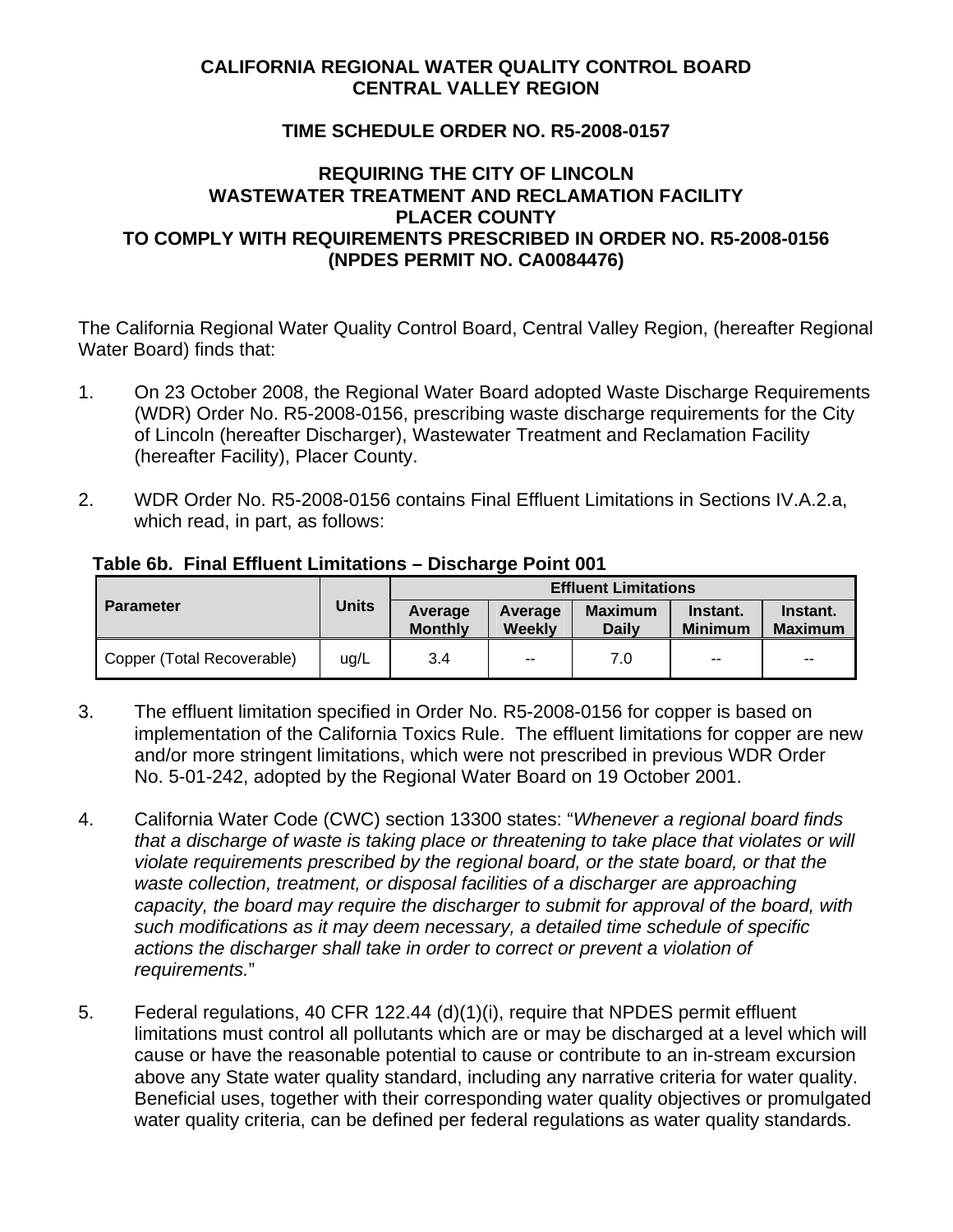- 6. In accordance with CWC section 13385(j)(3), the Regional Water Board finds that, based upon results of effluent monitoring, the Discharger is not able to consistently comply with the new and/or more stringent effluent limitations for copper. These limitations are based on new requirements that become applicable to the Order after the effective date of the waste discharge requirements, for which new or modified control measures are necessary in order to comply with the limitation, and the new or modified control measures cannot be designed, installed, and put into operation within 30 calendar days.
- 7. Immediate compliance with the new effluent limitations for copper is not possible or practicable. The Clean Water Act and the California Water Code authorize time schedules for achieving compliance. The Discharger has indicated in an Infeasibility Report submitted 22 July 2008, that additional time is required beyond the California Toxic Rule compliance date of 18 May 2010 to comply with the final effluent limitations for copper. In particular, the Discharger anticipates the need to evaluate site-specific translators and/or water effect ratios for copper. Therefore, the Regional Water Board is providing up to **5 years from the adoption date of this Order** for the Discharger to comply with the final effluent limitations for copper.
- 8. The time schedule in this Order also provides time for the Discharger to develop, submit, and implement any alternative methods of compliance, including developing and implementing pollution prevention activities and constructing necessary treatment facilities to meet these new effluent limitations.
- 9. CWC sections 13385(h) and (i) require the Regional Water Board to impose mandatory minimum penalties upon dischargers that violate certain effluent limitations. CWC section 13385(j)(3) exempts certain violations from the mandatory minimum penalties, "*where the waste discharge is in compliance with either a cease and desist order issued pursuant to Section 13301 or a time schedule order issued pursuant to Section 13300, if all the [specified] requirements are met.*"
- 10. Compliance with this Order exempts the Discharger from mandatory penalties for violations of effluent limitations for copper only, in accordance with CWC section 13385(j)(3). CWC section 13385(j)(3) requires the Discharger to prepare and implement a pollution prevention plan pursuant to section 13263.3 of the California Water Code. Therefore, a pollution prevention plan will be necessary for copper in order to effectively reduce the effluent concentrations by source control measures.
- 11. Since the time schedule for completion of action necessary to bring the waste discharge into compliance exceeds 1 year, this Order includes interim requirements and dates for their achievement. The time schedule does not exceed 5 years.

The compliance time schedule in this Order includes an interim performance-based effluent limitation for copper. The interim effluent limitation consists of a maximum daily effluent concentration derived using sample data provided by the Discharger. In developing the interim limitations, where there are 10 sampling data points or more, sampling and laboratory variability is accounted for by establishing interim limits that are based on normally distributed data where 99.9 percent of the data points will lie within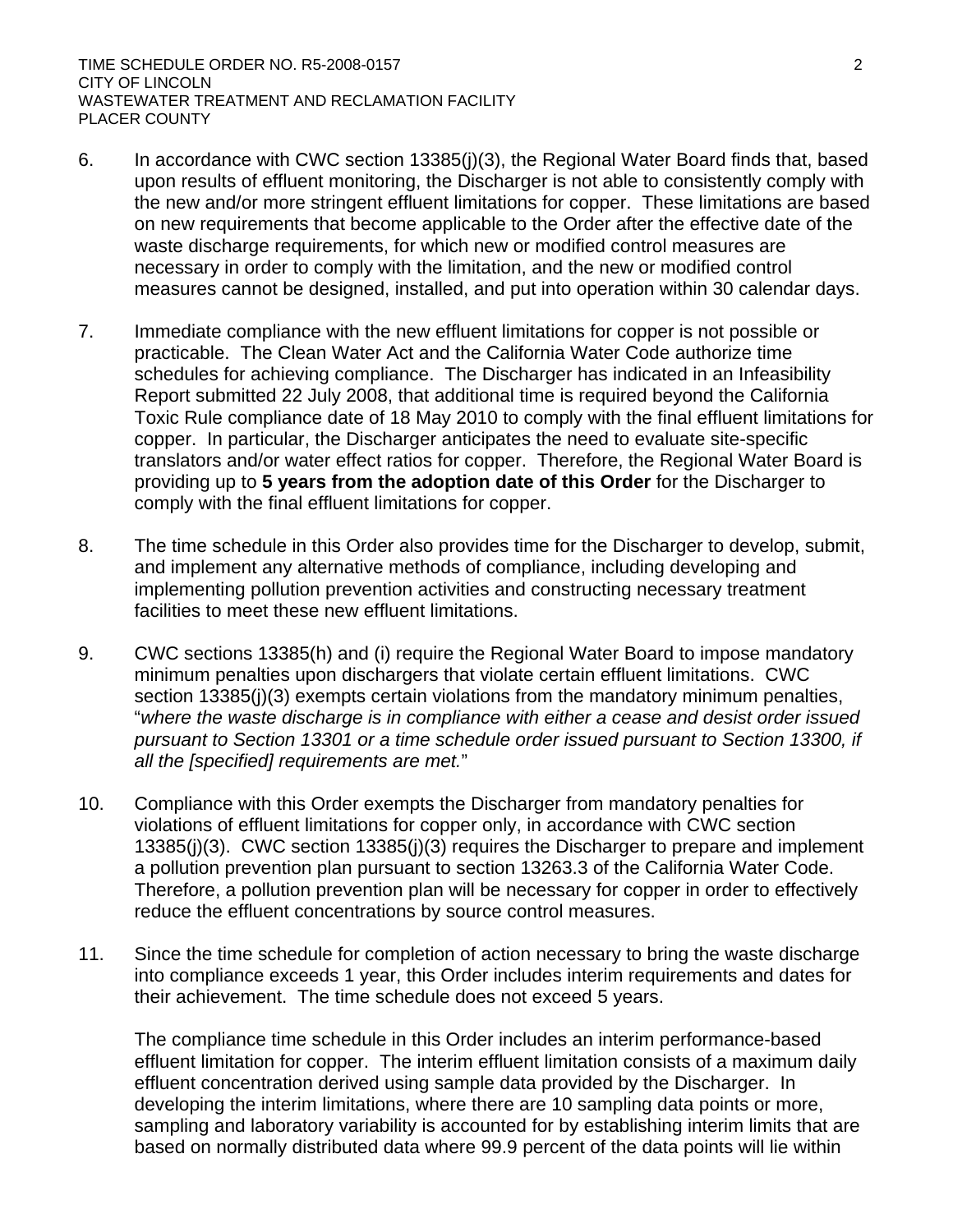3.3 standard deviations of the mean (*Basic Statistical Methods for Engineers and Scientists, Kennedy and Neville, Harper and Row, 3rd Edition, January 1986*). Where actual sampling shows an exceedance of the proposed 3.3-standard deviation interim limit, the maximum detected concentration has been established as the interim limitation. In developing the interim limitations, when there are less than 10 sampling data points available, the USEPA *Technical Support Document for Water Quality- based Toxics Control* ((EPA/505/2-90-001), TSD) recommends a coefficient of variation of 0.6 be utilized as representative of wastewater effluent sampling. The TSD recognizes that a minimum of 10 data points is necessary to conduct a valid statistical analysis. The multipliers contained in Table 5-2 of the TSD are used to determine a maximum daily limitation based on a long-term average objective. In this case, the long-term average objective is to maintain, at a minimum, the current plant performance level. Therefore, when there are less than 10 sampling points for a constituent, interim limitations are based on 3.11 times the maximum observed effluent concentration to obtain the daily maximum interim limitation (TSD, Table 5-2).

The following table summarizes the calculations of the interim performance-based effluent limitations for copper:

| <b>Parameter</b>          |      |      |      | MEC ( $\mu$ g/L)   Mean ( $\mu$ g/L)   Std. Dev.   # of Samples | <b>Interim Limitation</b><br>(µg/L) |
|---------------------------|------|------|------|-----------------------------------------------------------------|-------------------------------------|
| Copper, Total Recoverable | 6.20 | 1.49 | 0.96 | 34                                                              | 4.7                                 |

#### **Interim Effluent Limitation Calculation Summary**

- 12. The Regional Water Board finds that the Discharger can maintain compliance with the performance-based interim limitations included in this Order. Interim limitations are established when compliance with the final effluent limitations cannot be achieved by the existing discharge. Discharge of constituents in concentrations in excess of the final effluent limitations, but in compliance with the interim effluent limitations, can significantly degrade water quality and adversely affect the beneficial uses of the receiving stream on a long-term basis. The interim limitations, however, establish an enforceable ceiling concentration until compliance with the effluent limitation can be achieved.
- 13. On 23 October 2008, in Rancho Cordova, California, after due notice to the Discharger and all other affected persons, the Regional Water Board conducted a public hearing at which evidence was received to consider a Time Schedule Order under CWC section 13300 to establish a time schedule to achieve compliance with waste discharge requirements.
- 14. Issuance of this Order is exempt from the provisions of the California Environmental Quality Act (Public Resources Code section 21000, et seq.), in accordance with CWC section 15321 (a)(2), Title 14, California Code of Regulations.
- 15. Any person adversely affected by this action of the Regional Water Board may petition the State Water Resources Control Board to review this action. The petition must be received by the State Water Resources Control Board, Office of the Chief Counsel, P.O. Box 100, Sacramento, CA 95812-0100, within 30 days of the date on which this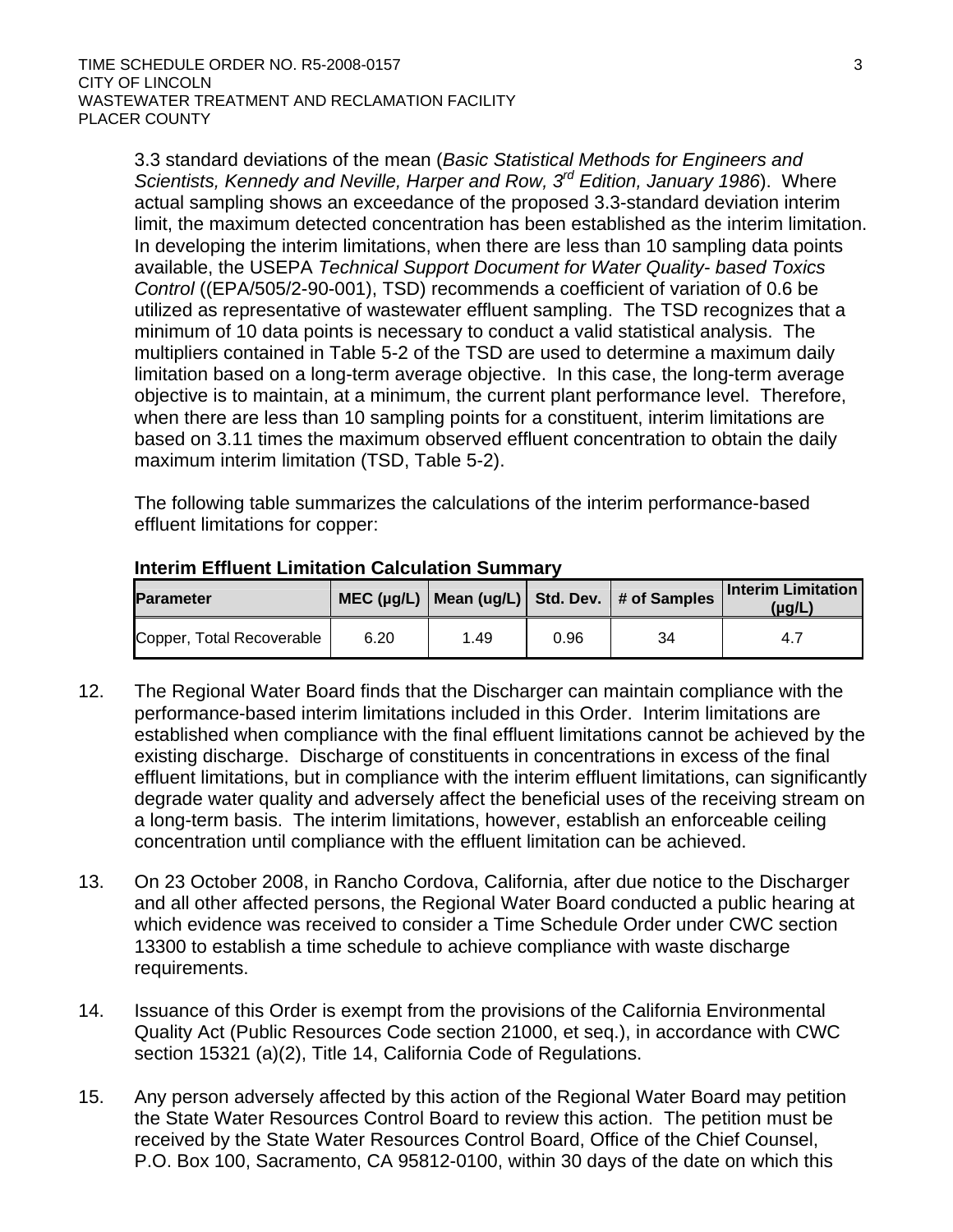action was taken. Copies of the law and regulations applicable to filing petitions will be provided on request.

# **IT IS HEREBY ORDERED THAT:**

1. The Discharger shall comply with the following time schedule to ensure compliance with the copper effluent limitations at Sections IV.A.2.a, contained in WDR Order No. R5-2008-0156 as described in the above Findings.

| <b>Task</b>                                                                                                                                | <b>Due Date</b>                                                            |  |  |
|--------------------------------------------------------------------------------------------------------------------------------------------|----------------------------------------------------------------------------|--|--|
| Submit Method of Compliance Workplan/Schedule                                                                                              | Within 6 months after adoption of this<br>Order                            |  |  |
| Submit Pollution Prevention Plan (PPP) <sup>1</sup> pursuant to<br>CWC section 13263.3 for copper                                          | Within 1 year after adoption of this<br>Order                              |  |  |
| Develop and Implement PPP <sup>1</sup> pursuant to CWC<br>section 13263.3 for copper                                                       | Within 2 years after adoption of this<br>Order                             |  |  |
| Progress Reports <sup>2</sup>                                                                                                              | 1 January, annually, after approval<br>of work plan until final compliance |  |  |
| Full compliance with copper effluent limitations                                                                                           | Within 5 years from the adoption date<br>of this Order                     |  |  |
| The PPP shall be prepared and implemented for copper, as appropriate, and shall meet the<br>requirements specified in CWC section 13263.3. |                                                                            |  |  |

<sup>2</sup> The progress reports shall detail the steps that have been implemented towards achieving compliance with waste discharge requirements, including studies, construction progress, evaluation of measures implemented, and recommendations for additional measures as necessary to achieve full compliance by the final date.

2. The following interim effluent limitation shall be effective immediately. The interim effluent limitation for copper shall be effective up to **5 years from the adoption date of this Order**, or when the Discharger is able to come into compliance with final effluent limitations, whichever is sooner:

| <b>Parameter</b>          | Units | <b>Maximum Daily Effluent Limitation</b> |
|---------------------------|-------|------------------------------------------|
| Copper, Total Recoverable | ug/L  | 47                                       |

3. For the compliance schedule required by this Order, the Discharger shall submit to the Regional Water Board on or before each compliance report due date, the specified document or, if appropriate, a written report detailing compliance or noncompliance with the specific schedule date and task. If noncompliance is being reported, the reasons for such noncompliance shall be stated, and shall include an estimate of the date when the